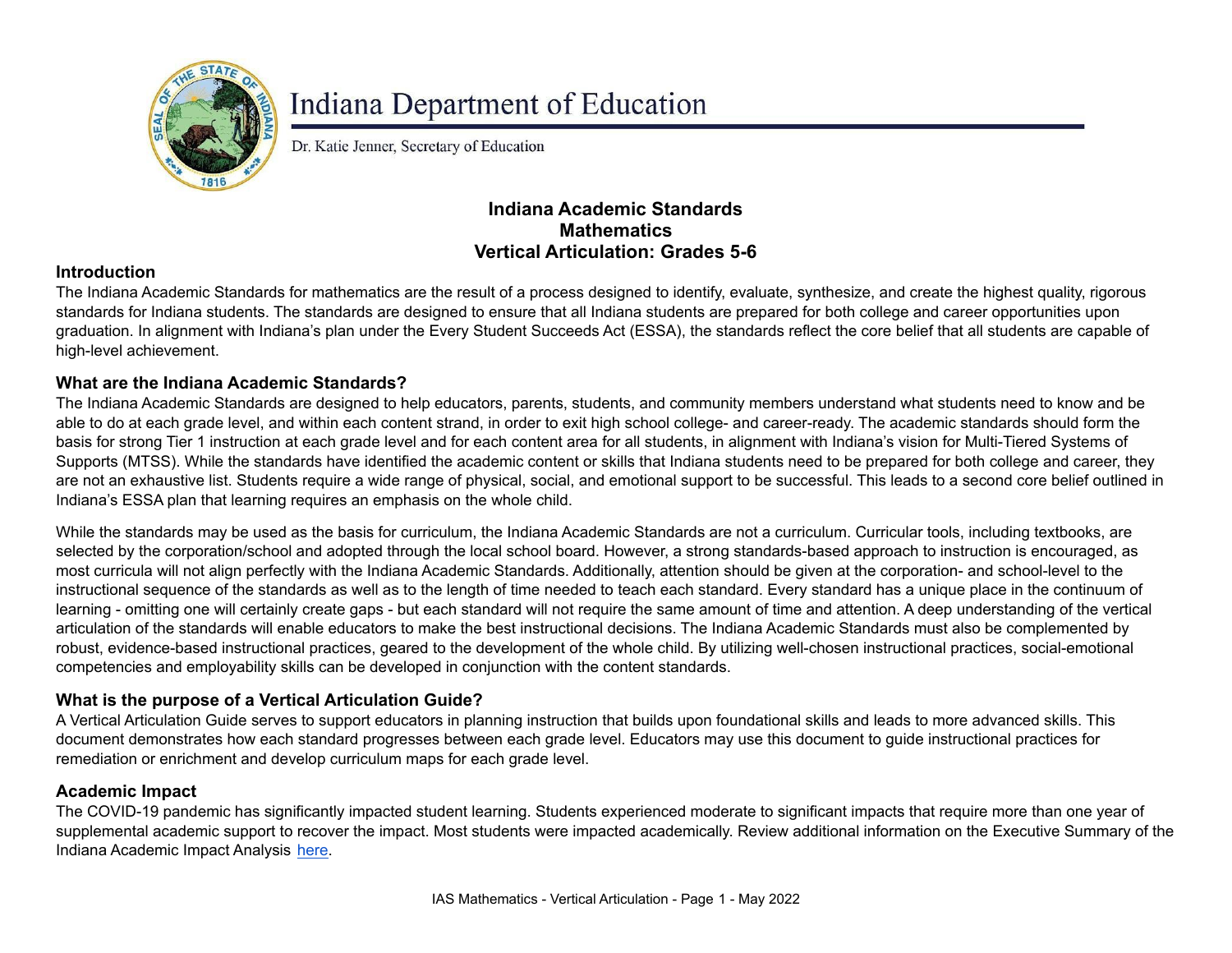| <b>Mathematics - Number Sense</b>                                                                                                                                                                                                                                                         |                                                                                                                                                                                                                                                                                                                                                                                                                  |
|-------------------------------------------------------------------------------------------------------------------------------------------------------------------------------------------------------------------------------------------------------------------------------------------|------------------------------------------------------------------------------------------------------------------------------------------------------------------------------------------------------------------------------------------------------------------------------------------------------------------------------------------------------------------------------------------------------------------|
| <b>GRADE 5</b>                                                                                                                                                                                                                                                                            | <b>GRADE 6</b>                                                                                                                                                                                                                                                                                                                                                                                                   |
| 5.NS.1 Use a number line to compare and order fractions, mixed numbers, and<br>decimals to thousand ths. Write the results using $>$ , $=$ , and $\le$ symbols.                                                                                                                           | 6.NS.3: Compare and order rational numbers and plot them on a number line.<br>Write, interpret, and explain statements of order for rational numbers in real-world<br>contexts.                                                                                                                                                                                                                                  |
| 5.NS.2 Explain different interpretations of fractions, including as parts of a<br>whole, parts of a set, and division of whole numbers by whole numbers.                                                                                                                                  |                                                                                                                                                                                                                                                                                                                                                                                                                  |
| 5.NS.3 Recognize the relationship that in a multi-digit number, a digit in one<br>place represents 10 times as much as it represents in the place to its right, and<br>inversely, a digit in one place represents 1/10 of what it represents in the place<br>to its left.                 |                                                                                                                                                                                                                                                                                                                                                                                                                  |
| 5.NS.4 Explain patterns in the number of zeros of the product when multiplying<br>a number by powers of 10, and explain patterns in the placement of the decimal<br>point when a decimal is multiplied or divided by a power of 10. Use<br>whole-number exponents to denote powers of 10. |                                                                                                                                                                                                                                                                                                                                                                                                                  |
| 5.NS.5 Use place value understanding to round decimal numbers up to<br>thousandths to any given place value.                                                                                                                                                                              |                                                                                                                                                                                                                                                                                                                                                                                                                  |
| 5.NS.6 Understand, interpret, and model percents as part of a hundred (e.g., by<br>using pictures, diagrams, and other visual models).                                                                                                                                                    | 6.NS.5 Know commonly used fractions (halves, thirds, fourths, fifths, eighths,<br>tenths) and their decimal and percent equivalents. Convert between any two<br>representations (fractions, decimals, percents) of positive rational numbers<br>without the use of a calculator.                                                                                                                                 |
|                                                                                                                                                                                                                                                                                           | 6.NS.1: Understand that positive and negative numbers are used to describe<br>quantities having opposite directions or values (e.g., temperature above/below<br>zero, elevation above/below sea level, credits/debits, positive/negative electric<br>charge). Use positive and negative numbers to represent and compare quantities<br>in real-world contexts, explaining the meaning of zero in each situation. |
|                                                                                                                                                                                                                                                                                           | 6.NS.2: Recognize opposite signs of numbers as indicating locations on opposite<br>sides of zero on the number line; recognize that the opposite of a number is the<br>number itself (e.g., $-(-3) = 3$ ), and that zero is its own opposite.                                                                                                                                                                    |
|                                                                                                                                                                                                                                                                                           | 6.NS.4 Understand that the absolute value of a number is the distance from zero<br>on a number line. Find the absolute value of real numbers and know that the                                                                                                                                                                                                                                                   |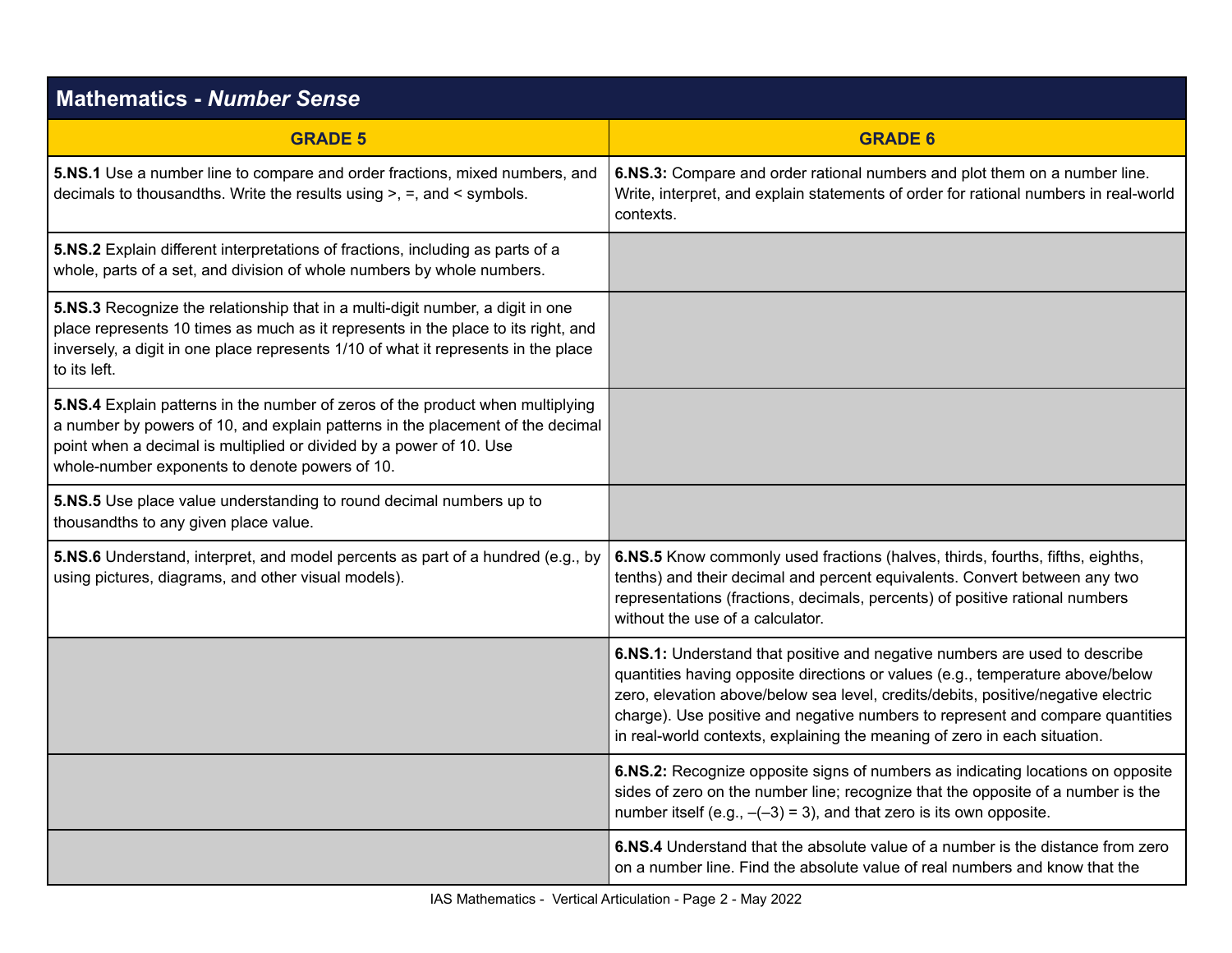| distance between two numbers on the number line is the absolute value of their<br>difference. Interpret absolute value as magnitude for a positive or negative<br>quantity in a real-world situation.                                                                                                                                                     |
|-----------------------------------------------------------------------------------------------------------------------------------------------------------------------------------------------------------------------------------------------------------------------------------------------------------------------------------------------------------|
| 6.NS.6 Identify and explain prime and composite numbers.                                                                                                                                                                                                                                                                                                  |
| 6.NS.7 Find the greatest common factor of two whole numbers less than or equal<br>to 100 and the least common multiple of two whole numbers less than or equal to<br>12. Use the distributive property to express a sum of two whole numbers from 1 to<br>100, with a common factor as a multiple of a sum of two whole numbers with no<br>common factor. |
| 6.NS.8 Interpret, model, and use ratios to show the relative sizes of two<br>quantities. Describe how a ratio shows the relationship between two quantities.<br>Use the following notations: a/b, a to b, a:b.                                                                                                                                            |
| 6.NS.9 Understand the concept of a unit rate and use terms related to rate in the<br>context of a ratio relationship.                                                                                                                                                                                                                                     |
| 6.NS.10 Use reasoning involving rates and ratios to model real-world and other<br>mathematical problems (e.g., by reasoning about tables of equivalent ratios, tape<br>diagrams, double number line diagrams, or equations).                                                                                                                              |

| <b>Mathematics - Computation</b>                                                                                                                                                                                                                                                                          |                                                                                                                |
|-----------------------------------------------------------------------------------------------------------------------------------------------------------------------------------------------------------------------------------------------------------------------------------------------------------|----------------------------------------------------------------------------------------------------------------|
| <b>GRADE 5</b>                                                                                                                                                                                                                                                                                            | <b>GRADE 6</b>                                                                                                 |
| 5.C.1 Multiply multi-digit whole numbers fluently using a standard algorithmic<br>approach.                                                                                                                                                                                                               |                                                                                                                |
| 5.C.2 Find whole-number quotients and remainders with up to four-digit<br>dividends and two-digit divisors, using strategies based on place value, the<br>properties of operations, and/or the relationship between multiplication and<br>division. Describe the strategy and explain the reasoning used. | 6.C.1 Divide multi-digit whole numbers fluently using a standard algorithmic<br>approach.                      |
| 5.C.3 Compare the size of a product to the size of one factor on the basis of the<br>size of the other factor, without performing the indicated multiplication.                                                                                                                                           | 6.C.2 Compute with positive fractions and positive decimals fluently using a<br>standard algorithmic approach. |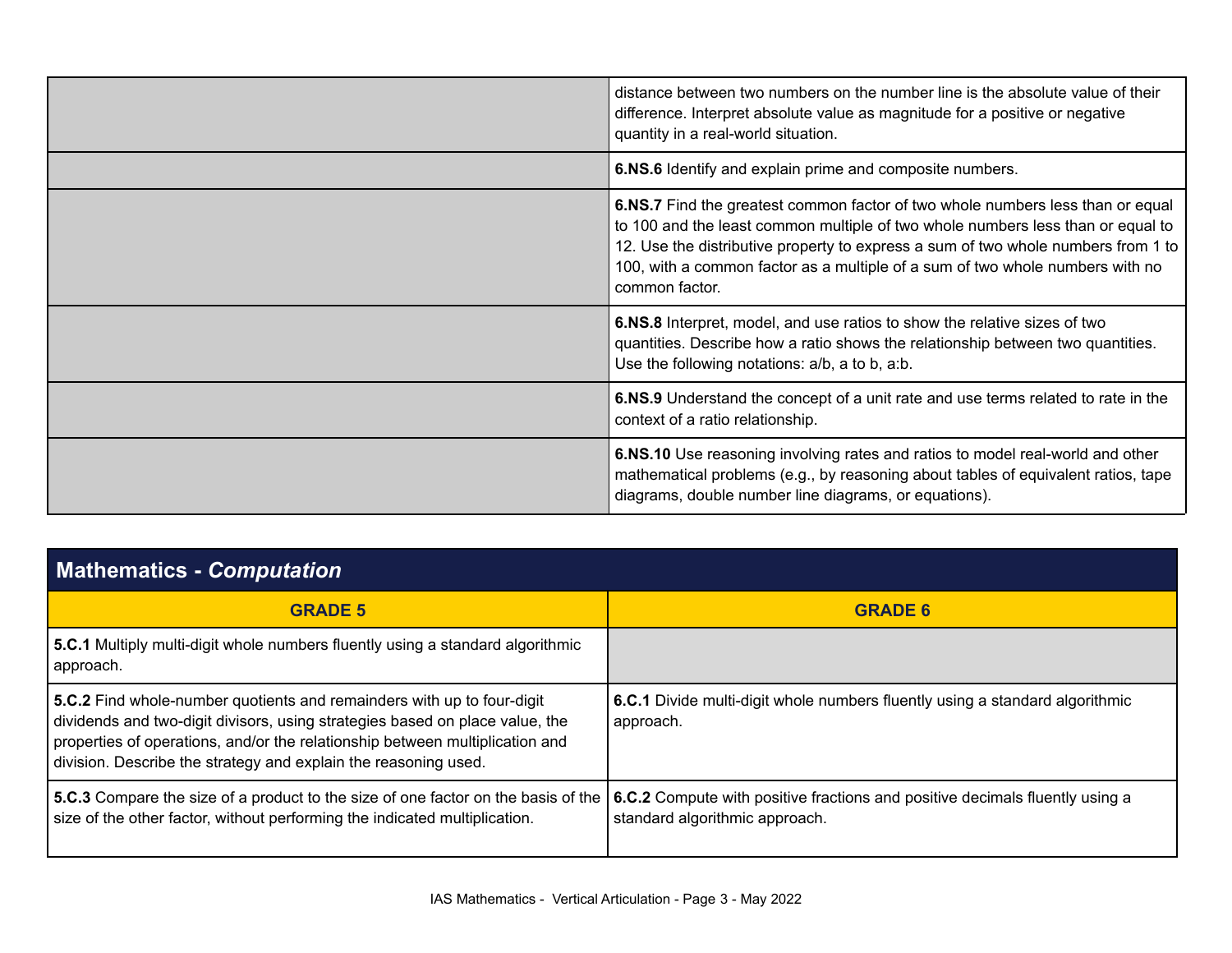| 5.C.4 Add and subtract fractions with unlike denominators, including mixed<br>numbers.                                                                                                                                                                                                                                                                                                              | 6.C.3 Solve real-world problems with positive fractions and decimals by using<br>one or two operations.                                                                                                                                                                                                                                                                                                           |
|-----------------------------------------------------------------------------------------------------------------------------------------------------------------------------------------------------------------------------------------------------------------------------------------------------------------------------------------------------------------------------------------------------|-------------------------------------------------------------------------------------------------------------------------------------------------------------------------------------------------------------------------------------------------------------------------------------------------------------------------------------------------------------------------------------------------------------------|
| 5.C.5 Use visual fraction models and numbers to multiply a fraction by a<br>fraction or a whole number.                                                                                                                                                                                                                                                                                             |                                                                                                                                                                                                                                                                                                                                                                                                                   |
| 5.C.6 Explain why multiplying a positive number by a fraction greater than one<br>results in a product greater than the given number. Explain why multiplying a<br>positive number by a fraction less than one results in a product smaller than the<br>given number. Relate the principle of fraction equivalence, $a/b = (n \times a)/(n \times b)$ ,<br>to the effect of multiplying a/b by one. |                                                                                                                                                                                                                                                                                                                                                                                                                   |
| 5.C.8 Add, subtract, multiply, and divide decimals to hundredths, using models<br>or drawings and strategies based on place value or the properties of<br>operations. Describe the strategy and explain the reasoning.                                                                                                                                                                              |                                                                                                                                                                                                                                                                                                                                                                                                                   |
| 5.C.7 Use visual fraction models and numbers to divide a unit fraction by a<br>non-zero whole number and to divide a whole number by a unit fraction.                                                                                                                                                                                                                                               | 6.C.2 Compute with positive fractions and positive decimals fluently using a<br>standard algorithmic approach.                                                                                                                                                                                                                                                                                                    |
|                                                                                                                                                                                                                                                                                                                                                                                                     | 6.C.3 Solve real-world problems with positive fractions and decimals by using<br>one or two operations.                                                                                                                                                                                                                                                                                                           |
|                                                                                                                                                                                                                                                                                                                                                                                                     | 6.C.4 Compute quotients of positive fractions and solve real-world problems<br>involving division of fractions by fractions. Use a visual fraction model and/or<br>equation to represent these calculations.                                                                                                                                                                                                      |
| 5.C.9 Evaluate expressions with parentheses or brackets involving whole<br>numbers using the commutative properties of addition and multiplication,<br>associative properties of addition and multiplication, and distributive property.                                                                                                                                                            | 6.C.6 Apply the order of operations and properties of operations (identity,<br>inverse, commutative properties of addition and multiplication, associative<br>properties of addition and multiplication, and distributive property) to evaluate<br>numerical expressions with nonnegative rational numbers, including those using<br>grouping symbols, such as parentheses, and involving whole number exponents. |
|                                                                                                                                                                                                                                                                                                                                                                                                     | 6.C.5 Evaluate positive rational numbers with whole number exponents.                                                                                                                                                                                                                                                                                                                                             |

| <b>Mathematics - Algebraic Thinking/Functions</b>                                                                                                                                                                                       |                |
|-----------------------------------------------------------------------------------------------------------------------------------------------------------------------------------------------------------------------------------------|----------------|
| <b>GRADE 5</b>                                                                                                                                                                                                                          | <b>GRADE 6</b> |
| 5.AT.1 Solve real-world problems involving multiplication and division of whole<br>numbers (e.g., by using equations to represent the problem). In division<br>problems that involve a remainder, explain how the remainder affects the |                |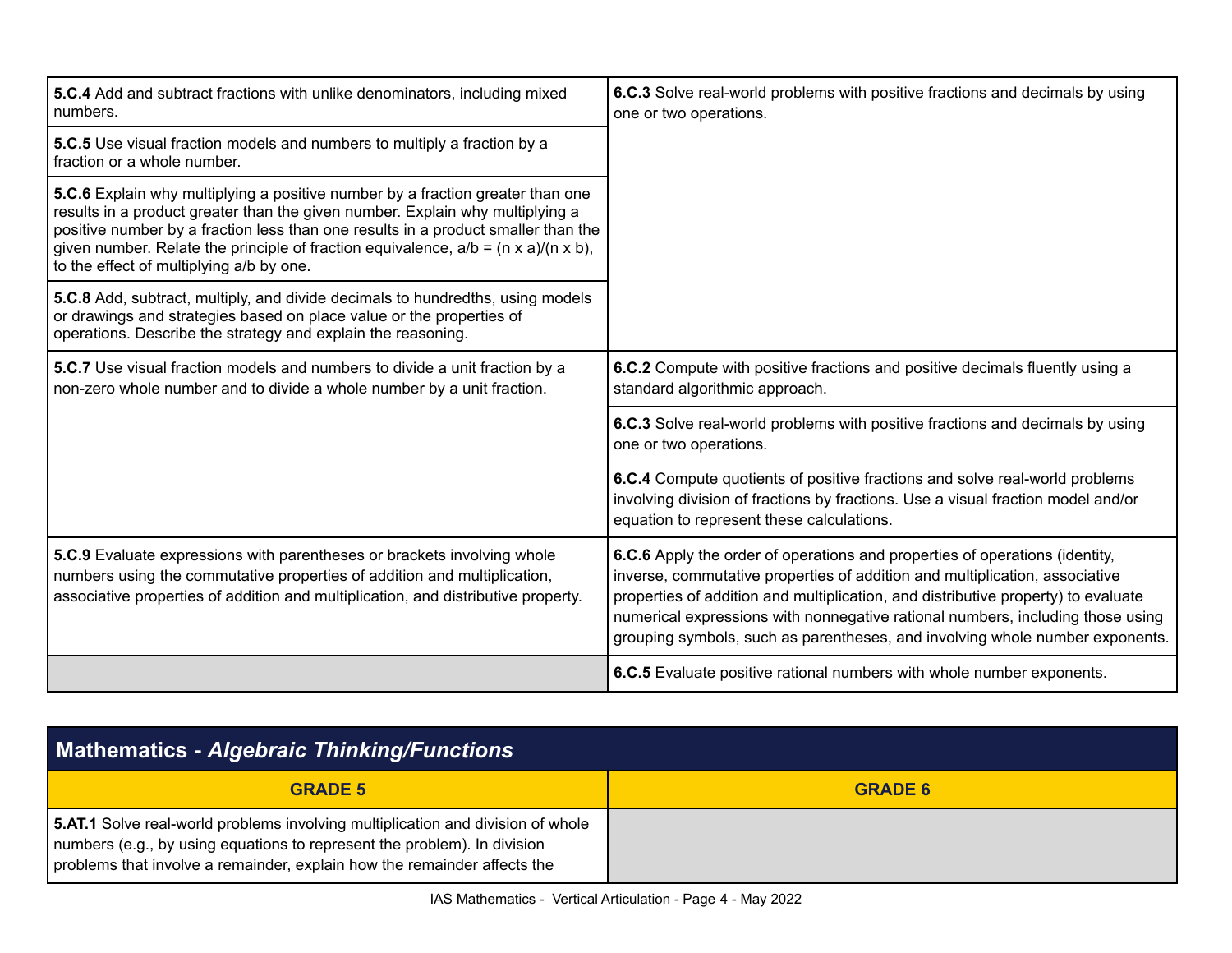| solution to the problem.                                                                                                                                                                                                                                                                                                                                                 |                                                                                                                                                                                                                                                                                                 |
|--------------------------------------------------------------------------------------------------------------------------------------------------------------------------------------------------------------------------------------------------------------------------------------------------------------------------------------------------------------------------|-------------------------------------------------------------------------------------------------------------------------------------------------------------------------------------------------------------------------------------------------------------------------------------------------|
| 5.AT.2 Solve real-world problems involving addition and subtraction of fractions<br>referring to the same whole, including cases of unlike denominators (e.g., by<br>using visual fraction models and equations to represent the problem). Use<br>benchmark fractions and number sense of fractions to estimate mentally and<br>assess whether the answer is reasonable. |                                                                                                                                                                                                                                                                                                 |
| 5.AT.3 Solve real-world problems involving multiplication of fractions, including<br>mixed numbers (e.g., by using visual fraction models and equations to<br>represent the problem).                                                                                                                                                                                    |                                                                                                                                                                                                                                                                                                 |
| 5.AT.4 Solve real-world problems involving division of unit fractions by non-zero<br>whole numbers, and division of whole numbers by unit fractions (e.g., by using<br>visual fraction models and equations to represent the problem).                                                                                                                                   |                                                                                                                                                                                                                                                                                                 |
| 5.AT.5 Solve real-world problems involving addition, subtraction,<br>multiplication, and division with decimals to hundredths, including problems<br>that involve money in decimal notation (e.g., by using equations, models or<br>drawings and strategies based on place value or properties of operations to<br>represent the problem).                               |                                                                                                                                                                                                                                                                                                 |
| 5.AT.6 Graph points with whole number coordinates on a coordinate plane.<br>Explain how the coordinates relate the point as the distance from the origin on<br>each axis, with the convention that the names of the two axes and the<br>coordinates correspond (e.g., x-axis and x-coordinate, y-axis and y-coordinate).                                                 | 6.AF.7 Understand that signs of numbers in ordered pairs indicate the quadrant<br>containing the point. Identify rules or patterns in the signs as they relate to the<br>quadrants. Graph points with rational number coordinates on a coordinate plane.                                        |
| 5.AT.7 Represent real-world problems and equations by graphing ordered pairs<br>in the first quadrant of the coordinate plane, and interpret coordinate values of<br>points in the context of the situation.                                                                                                                                                             | 6.AF.8 Solve real-world and other mathematical problems by graphing points<br>with rational number coordinates on a coordinate plane. Include the use of<br>coordinates and absolute value to find distances between points with the same<br>first coordinate or the same second coordinate.    |
|                                                                                                                                                                                                                                                                                                                                                                          | 6.GM.3 Draw polygons in the coordinate plane given coordinates for the vertices;<br>use coordinates to find the length of a side joining points with the same first<br>coordinate or the same second coordinate; apply these techniques to solve<br>real-world and other mathematical problems. |
| 5.AT.8 Define and use up to two variables to write linear expressions that<br>arise from real-world problems, and evaluate them for given values                                                                                                                                                                                                                         | 6.AF.1: Evaluate expressions for specific values of their variables, including<br>expressions with whole-number exponents and those that arise from formulas<br>used in geometry and other real-world problems.                                                                                 |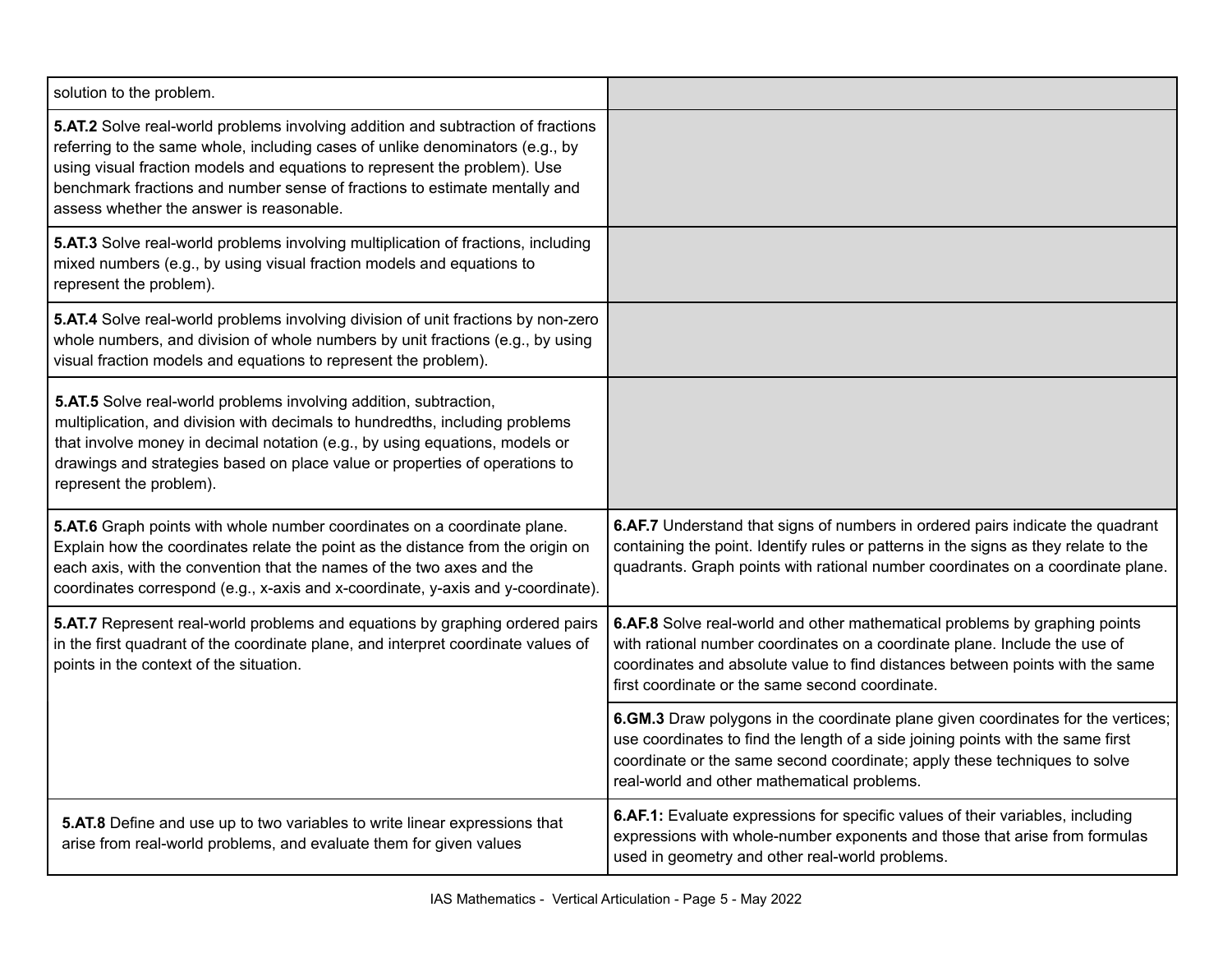|  | <b>6.AF.2:</b> Apply the properties of operations (e.g., identity, inverse, commutative,<br>associative, distributive properties) to create equivalent linear expressions and to<br>justify whether two linear expressions are equivalent when the two expressions<br>name the same number regardless of which value is substituted into them.                                          |
|--|-----------------------------------------------------------------------------------------------------------------------------------------------------------------------------------------------------------------------------------------------------------------------------------------------------------------------------------------------------------------------------------------|
|  | 6.AF.3: Define and use multiple variables when writing expressions to represent<br>real-world and other mathematical problems, and evaluate them for given values.                                                                                                                                                                                                                      |
|  | 6.AF.4 Understand that solving an equation or inequality is the process of<br>answering the following question: Which values from a specified set, if any, make<br>the equation or inequality true? Use substitution to determine whether a given<br>number in a specified set makes an equation or inequality true.                                                                    |
|  | <b>6.AF.5:</b> Solve equations of the form $x + p = q$ , $x - p = q$ , $px = q$ , and $x/p = q$<br>fluently for cases in which p, q, and x are all nonnegative rational numbers.<br>Represent real world problems using equations of these forms and solve such<br>problems                                                                                                             |
|  | <b>6.AF.6:</b> Write an inequality of the form $x > c$ , $x \ge c$ , $x < c$ , or $x \le c$ , where c is a<br>rational number, to represent a constraint or condition in a real-world or other<br>mathematical problem. Recognize inequalities have infinitely many solutions and<br>represent solutions on a number line diagram.                                                      |
|  | 6.AF.9 Make tables of equivalent ratios relating quantities with whole-number<br>measurements, find missing values in the tables, and plot the pairs of values on<br>the coordinate plane.                                                                                                                                                                                              |
|  | 6.AF.10: Use variables to represent two quantities in a proportional relationship<br>in a real-world problem; write an equation to express one quantity, the dependent<br>variable, in terms of the other quantity, the independent variable. Analyze the<br>relationship between the dependent and independent variables using graphs and<br>tables, and relate these to the equation. |

| <b>Mathematics - Geometry and Measurement</b> |                |
|-----------------------------------------------|----------------|
| <b>GRADE 5</b>                                | <b>GRADE 6</b> |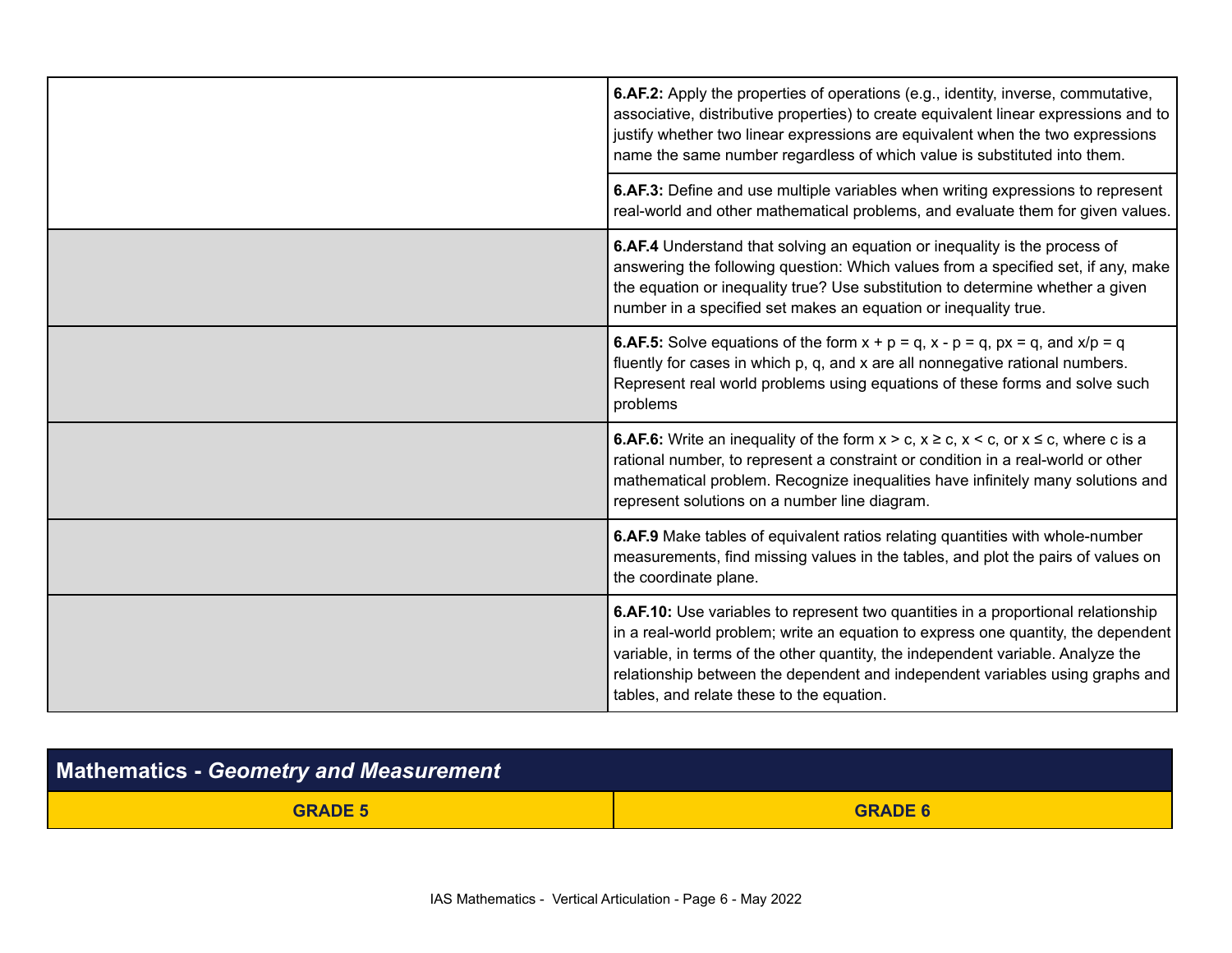| 5.G.1: Identify, describe, and draw triangles (right, acute, obtuse) and circles<br>using appropriate tools (e.g., ruler or straightedge, compass and technology).<br>Understand the relationship between radius and diameter.                                                                                                                                     | 6.GM.2 Know that the sum of the interior angles of any triangle is 180° and that<br>the sum of the interior angles of any quadrilateral is 360°. Use this information<br>to solve real-world and mathematical problems.                                                                                                 |
|--------------------------------------------------------------------------------------------------------------------------------------------------------------------------------------------------------------------------------------------------------------------------------------------------------------------------------------------------------------------|-------------------------------------------------------------------------------------------------------------------------------------------------------------------------------------------------------------------------------------------------------------------------------------------------------------------------|
| 5.G.2: Identify and classify polygons including quadrilaterals, pentagons,<br>hexagons, and triangles (equilateral, isosceles, scalene, right, acute and obtuse)<br>based on angle measures and sides. Classify polygons in a hierarchy based on<br>properties.                                                                                                    |                                                                                                                                                                                                                                                                                                                         |
| 5.M.1 Convert among different-sized standard measurement units within a given<br>measurement system, and use these conversions in solving multi-step<br>real-world problems.                                                                                                                                                                                       | 6.GM.1 Convert between measurement systems (English to metric and metric<br>to English) given conversion factors, and use these conversions in solving<br>real-world problems.                                                                                                                                          |
| 5.M.2 Find the area of a rectangle with fractional side lengths by modeling with<br>unit squares of the appropriate unit fraction side lengths, and show that the area<br>is the same as would be found by multiplying the side lengths. Multiply fractional<br>side lengths to find areas of rectangles, and represent fraction products as<br>rectangular areas. | 6.GM.4 Find the area of complex shapes composed of polygons by composing<br>or decomposing into simple shapes; apply this technique to solve real-world<br>and other mathematical problems.<br>6.GM.6 Construct right rectangular prisms from nets and use the nets to                                                  |
| 5.M.3 Develop and use formulas for the area of triangles, parallelograms and<br>trapezoids. Solve real-world and other mathematical problems that involve<br>perimeter and area of triangles, parallelograms and trapezoids, using<br>appropriate units for measures.                                                                                              | compute the surface area of prisms; apply this technique to solve real-world<br>and other mathematical problems.                                                                                                                                                                                                        |
| 5.M.4 Find the volume of a right rectangular prism with whole-number side<br>lengths by packing it with unit cubes, and show that the volume is the same as<br>would be found by multiplying the edge lengths or multiplying the height by the<br>area of the base.                                                                                                | 6.GM.5 Find the volume of a right rectangular prism with fractional edge<br>lengths using unit cubes of the appropriate unit fraction edge lengths (e.g.,<br>using technology or concrete materials), and show that the volume is the same<br>as would be found by multiplying the edge lengths of the prism. Apply the |
| <b>5.M.5</b> Apply the formulas $V = I \times w \times h$ and $V = B \times h$ for right rectangular prisms<br>to find volumes of right rectangular prisms with whole-number edge lengths to<br>solve real-world problems and other mathematical problems.                                                                                                         | formulas $V = Iwh$ and $V = Bh$ to find volumes of right rectangular prisms with<br>fractional edge lengths to solve real-world and other mathematical problems.                                                                                                                                                        |
| 5.M.6 Find volumes of solid figures composed of two non-overlapping right<br>rectangular prisms by adding the volumes of the non-overlapping parts, applying<br>this technique to solve real-world problems and other mathematical problems.                                                                                                                       |                                                                                                                                                                                                                                                                                                                         |